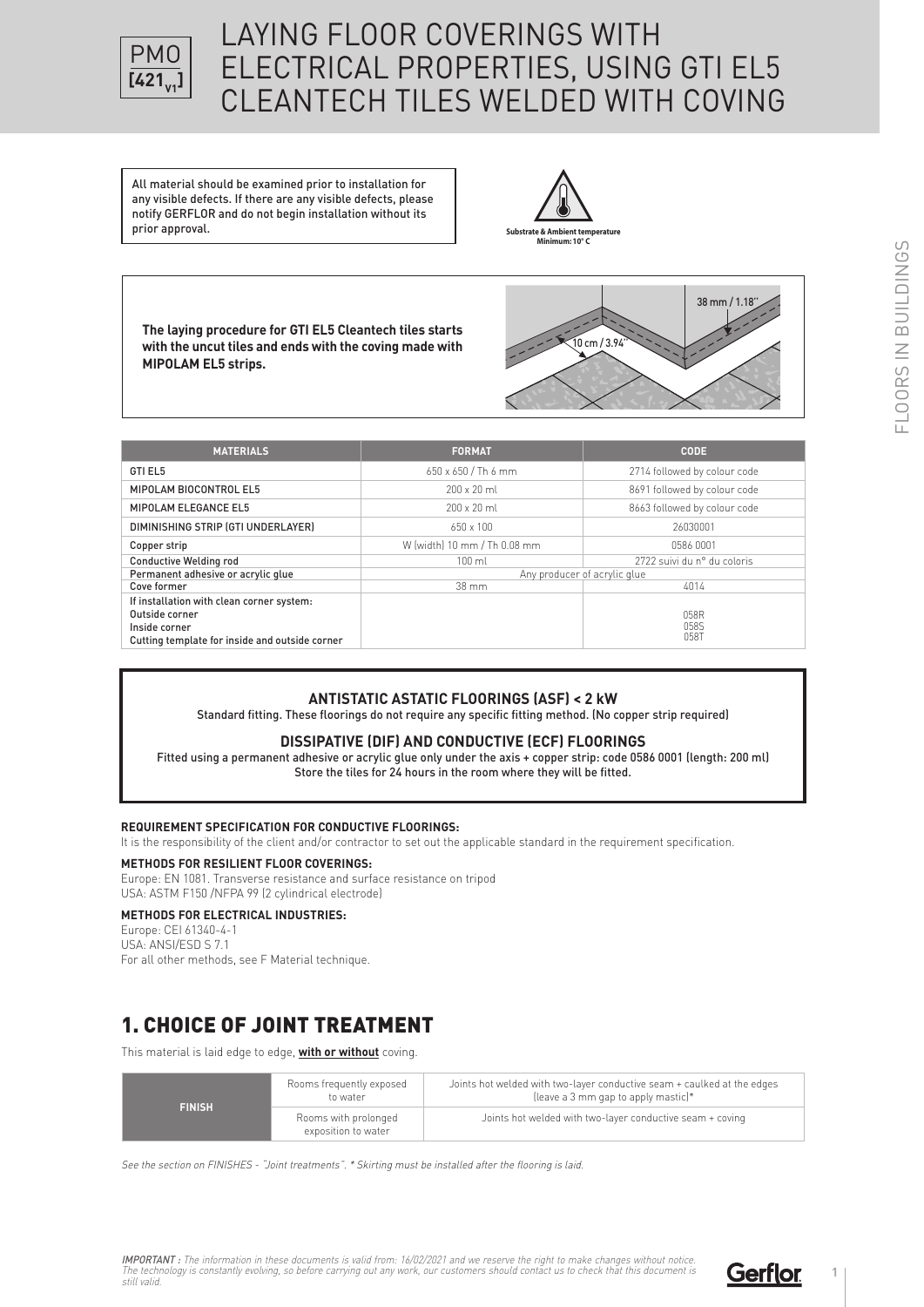

## 2. LAYING

#### **Preparatory work:**

The tiles must be stored in the room in which they are going to be laid for 24 to 48 hours before installation.

SUBSTRATE: Moisture content 7% at 4 cm with a carbide bomb test. To guaranty good conductivity between tiles, ensure that the substrate is level with no unevenness.

MECHANICAL PREPARATION: The surfaces should be prepared with care so as to remove any soiling, laitance, treatment products or any other foreign bodies.

BUMP AND DEPRESSION TREATMENT: Sanding of bumps.

Cleaning: using industrial vacuum cleaner. Point levelling of depressions with a suitable floor sealer.

CRACK TREATMENT: On any surface, cracks should be detected beforehand. They are not treated, if they is no unevenness , and if they are < 3 mm wide.

JOINT TREATMENT: Contraction joint: if gap < 4 mm, they are not treated. Structural Expansion Joint: following thorough cleaning, expansion joints are preserved: end profiles with or without an overlay are arranged on either side of the joint. Construction joint: similar to cracks, not treated if gap < 3 mm,

LOCALISED LEVELLING: Surface levelling may be required, particularly where the surface is not sufficiently even or in poor condition.

#### **2.1 - MARKING OUT AND LAYING THE STRIPS**

• Mark out a line **around the room 10 cm** from the wall in all places, using a skirting scriber or a template on the wall

- **Do not use a chalk line as it will not follow the line of the wall**
- **Mark out the two perpendicular axes, making sure the cuts are the same on each side**
- **•** Identify the copper strip and maintain it on the wall during the installation
- Use a roller to apply the permanent adhesive or acrylic glue evenly over the two axes with a coverage of about 100 to  $150 \text{ g/m}^2$
- Leave to set according to the manufacturer's instructions
- Lay one copper strip for **every 3 rows, in one direction,** holding it down with adhesive tape (see diagram)
- **Place a copper strip UNDER the cut tiles when you lay them**
- **Do not place the copper strip under the skirting tiles**
- Leave some extra length at the end (about 50 cm) so it can pass under
- the skirting and the electrician can connect it to earth (one for every 40 m²)
- The copper strip can be located later with remote imaging

#### **Self tape copper strip is not permitted.**





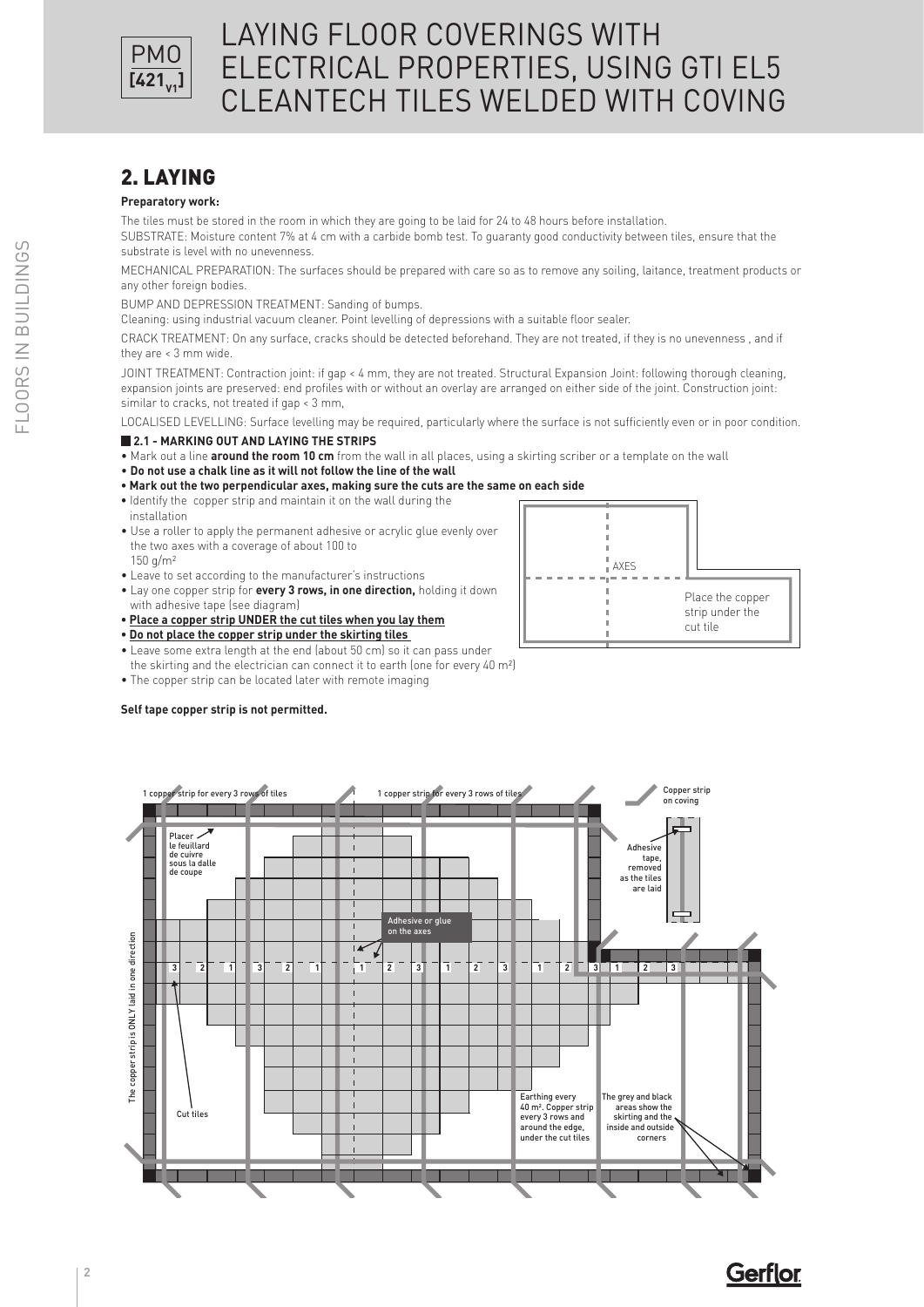

### LAYING FLOOR COVERINGS WITH ELECTRICAL PROPERTIES, USING GTI EL5 CLEANTECH TILES WELDED WITH COVING  $\sim$   $\sim$ 15

## **2.2 - LAYING THE UNCUT TILES**

#### • **Precautions**

- 1- The tiles are supplied on pallets. Different batches must not be mixed together.
- 2- Laying direction: tiles are ALL laid in the same direction. Observe the direction indicated by the area on the back of the tile.
- 3- Pressed materials, such as GTI tiles, may have dimensional tolerances between series or between colours. In this case, the tiles can become slightly offset. It is therefore necessary to cross-cut the entire row of tiles before continuing the laying .
- 4- To make the welding process easier, it is possible to maintain the tiles with adhesives.

Lay the first tile and continue in a staircase pattern, following the axes you marked out.

The tiles must be in contact with the substrate.

Remove the adhesive tape from the strip as you work.



#### **2.3. POSITIONING THE CUT TILES**

The cut tiles must extend beyond the edging line you marked out. Mark out the edging line on the tiles using a skirting scriber or a template on the wall. There is no cutting less than ½ tile.



#### **2.4. EDGING THE CUT TILES**

Use a cutter (make one marking cut and two surface cuts before snapping the tile).

To help, you are recommended to heat the material with a hot-air paint stripper.

This method means that no jigsaw is necessary.

The tiles must be cut by following the edging line marked out on the tiles, maintaining a distance of 10 cm in all places.



**Gerflor 3**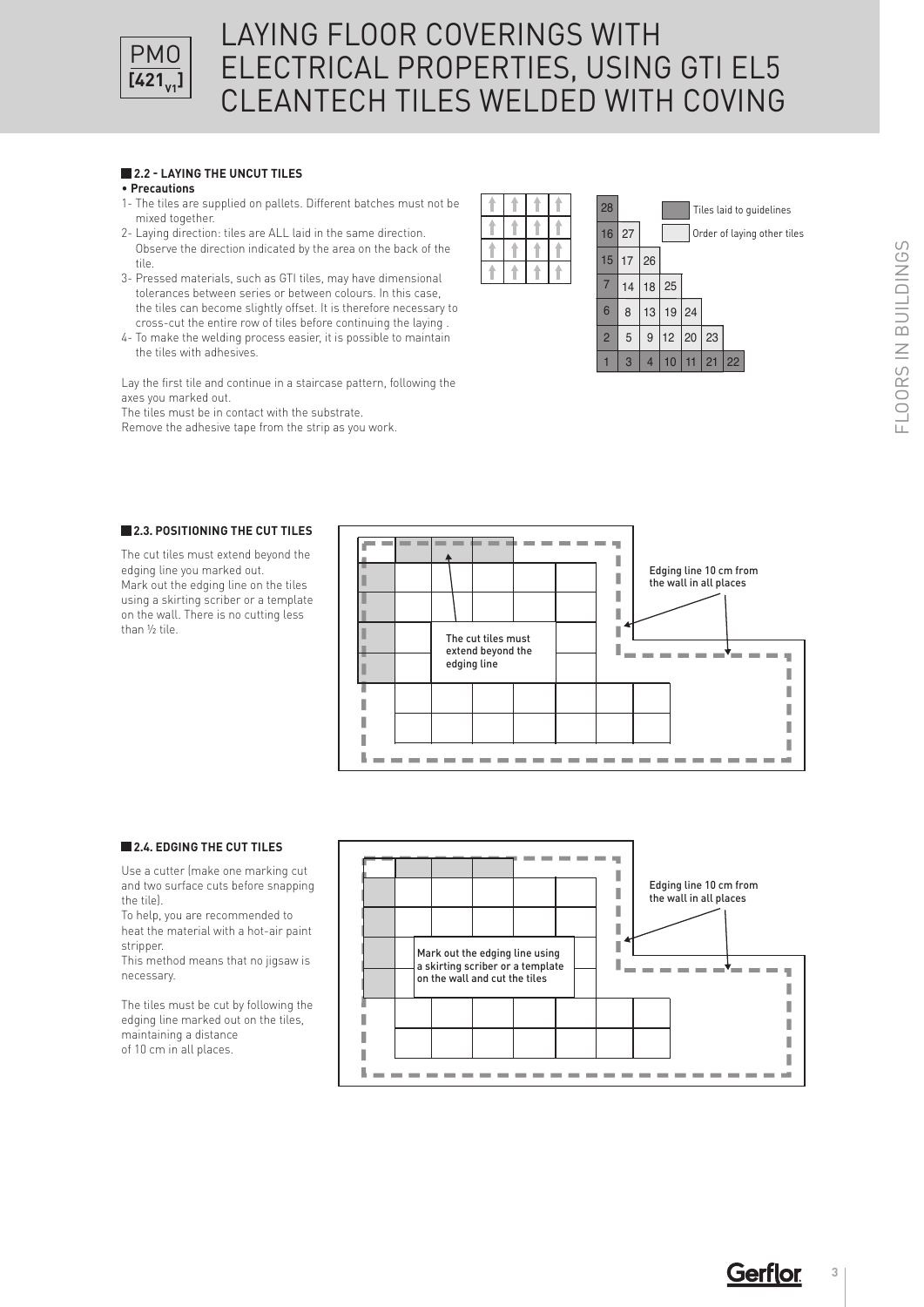

## 3. LAYING WITH COVING

The coving is realised with strips of Mipolam EL5 applied to the peripheral 10 cm space.

As the thickness of Mipolam is less than the thickness of the GTI slabs, it is necessary to first lay dimishing strips (GTI underlayer) all around the perimeter of the room.

For the installation of the coving , refer to the laying instructions «coving system» and «Clean Corner System in and out».

#### **3.1. MARKING AND LAYOUT**

Mark out a line around the room 10 cm from the wall in all places, using a skirting scriber or a template on the wall.

- Do not use a chalk line as it will not follow the line of the wall.
- On the walls, draw a straight line to mark out the top of the coving (maxi 15 cm).
- Place the GTI Underlayer along the edges of the room.
- Fix the cove former using acrylic glue or double sided tape ensuring the good quality of grouting in the corners (cut using a mitre box or shears).
- Glue or maintain the piece of MIPOLAM EL5 up into the coving.

No glue between the back of the flooring and the copper strip. The copper strip must be in direct contact with the reverse side of the flooring.



**-** Copper strip on coving

## 4. HOT WELDED JOINTS

#### **START BY WELDING THE SKIRTING**

The tile joints are welded with a two-layer conductive seam.

The two-layer conductive seam leaves a black thread after levelling.

This thread provides conductivity between each tile.

#### **IMPORTANT :**

- The tiles are not supplied chamfered, but bevelled as a guide for the chamfering tool.
- The removed two-layer conductive seam may leave marks on the flooring. You are recommended to collect the removed pieces as you work.
- To prevent poor welds where the tiles intersect, it is necessary to chamfer, weld and level in one direction before repeating in the other direction.

#### **4.1. WELDING THE SKIRTING**

• **Chamfer the joints** with the triangular grooving tool and the cutter for corners:





• **Hot weld the joints** using a Triac S hot air tool. Use a hooked Rapid Ultra nozzle. Clean the nozzles regularly to prevent the formation of deposits

along the seam. We recommend the hooked Rapid Ultra nozzle:

JANSER code 224 800 013 or ROMUS code 95028





• **Level the seam** using a special skirting tool after the seam has cooled down.

Do not leave the cut seam on the ground. Collect is as you work so it does not mark the flooring.

We recommend a tool that has been specially designed for skirting: ROMUS code 95103



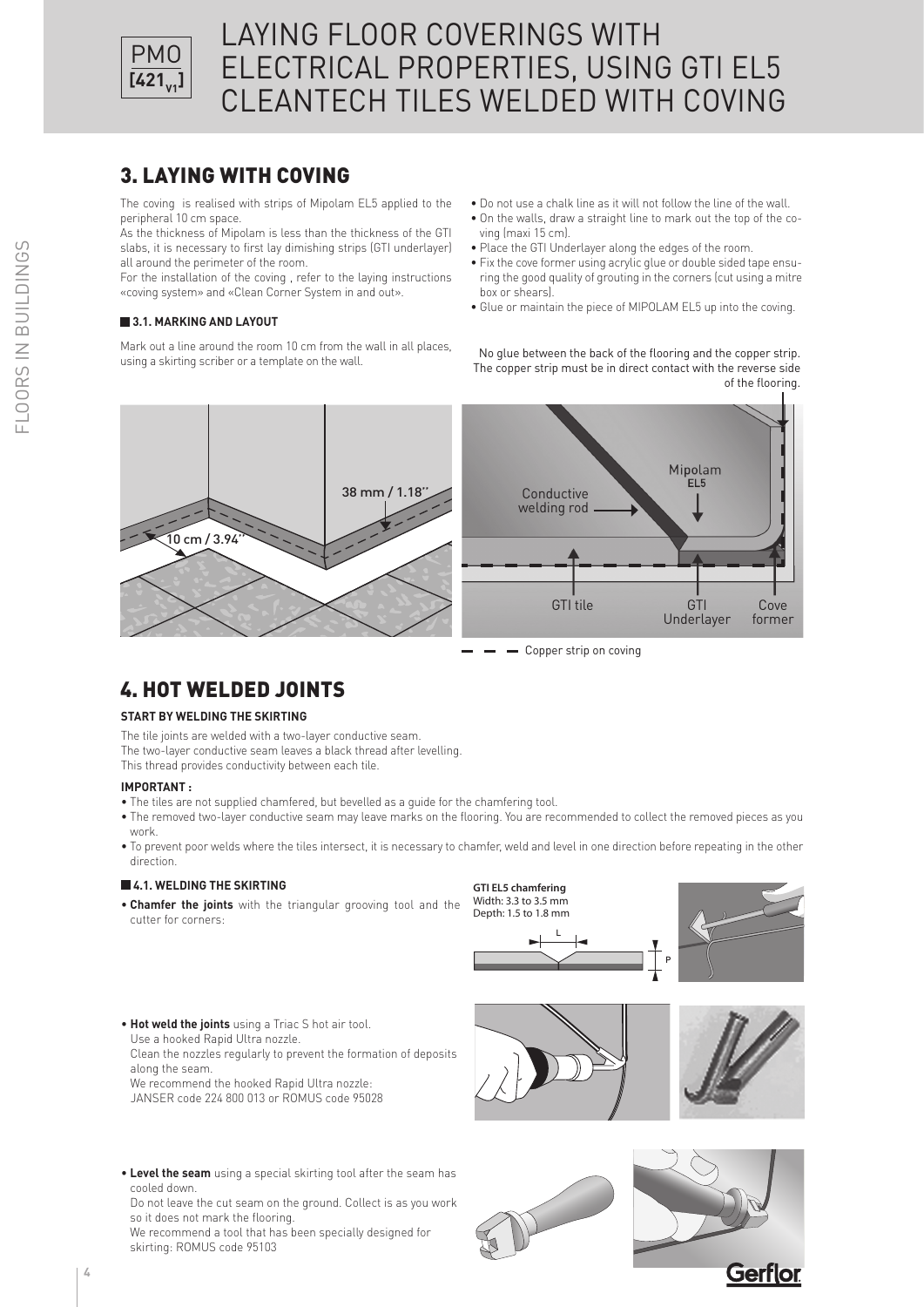

# LAYING FLOOR COVERINGS WITH ELECTRICAL PROPERTIES, USING GTI EL5 CLEANTECH TILES WELDED WITH COVING

### **4.2. FLAT WELDING**

• **Chamfer the joints** using an electric chamfering machine, blade width 3.3 mm, depth 1.5 to 1.8 mm.



**• Hot weld the joints** using a welding machine.

**TOOLS ROMUS CODE JANSER CODE LEISTER** 

Use a LEISTER UNIVERSAL or UNIFLOOR hot air welding machine with electronically controlled heating, fitted with a narrow multi-outlet nozzle

Narrow nozzle 95254 225 860 040 105 407



Chamfering machine



### **4.3. LEVELLING THE SEAM**

designed for this purpose.

• Using a MOZART knife:

First pass: make an initial cut by placing the levelling guide under the MOZART knife blade (fig. 1). Second pass: leave the seam to cool down completely

Rotate the levelling guide to 90° on the side to completely remove the excess seam material (fig. 2).



Fig. 1 - Levelling guide under the blade Fig. 2 - Levelling guide at 90°

## **TOOLS GERFLOR CODE** MOZART knife | 95130 Spare blades | 95129

#### **This method prevents hollow welds.**

**CODE**

#### **4.4. JOINING OR REPAIRING WELDS**

To prevent carbon black build-up during repairs:

- Make an initial levelling cut of the seam,
- Clean the joint with a vacuum cleaner to remove the particles and run a triangular scraper over it,
- Make a notch at both ends of the seam,
- Use a hot air tool with the Rapid nozzle as explained above, starting and ending at the existing welds (about 5 cm).